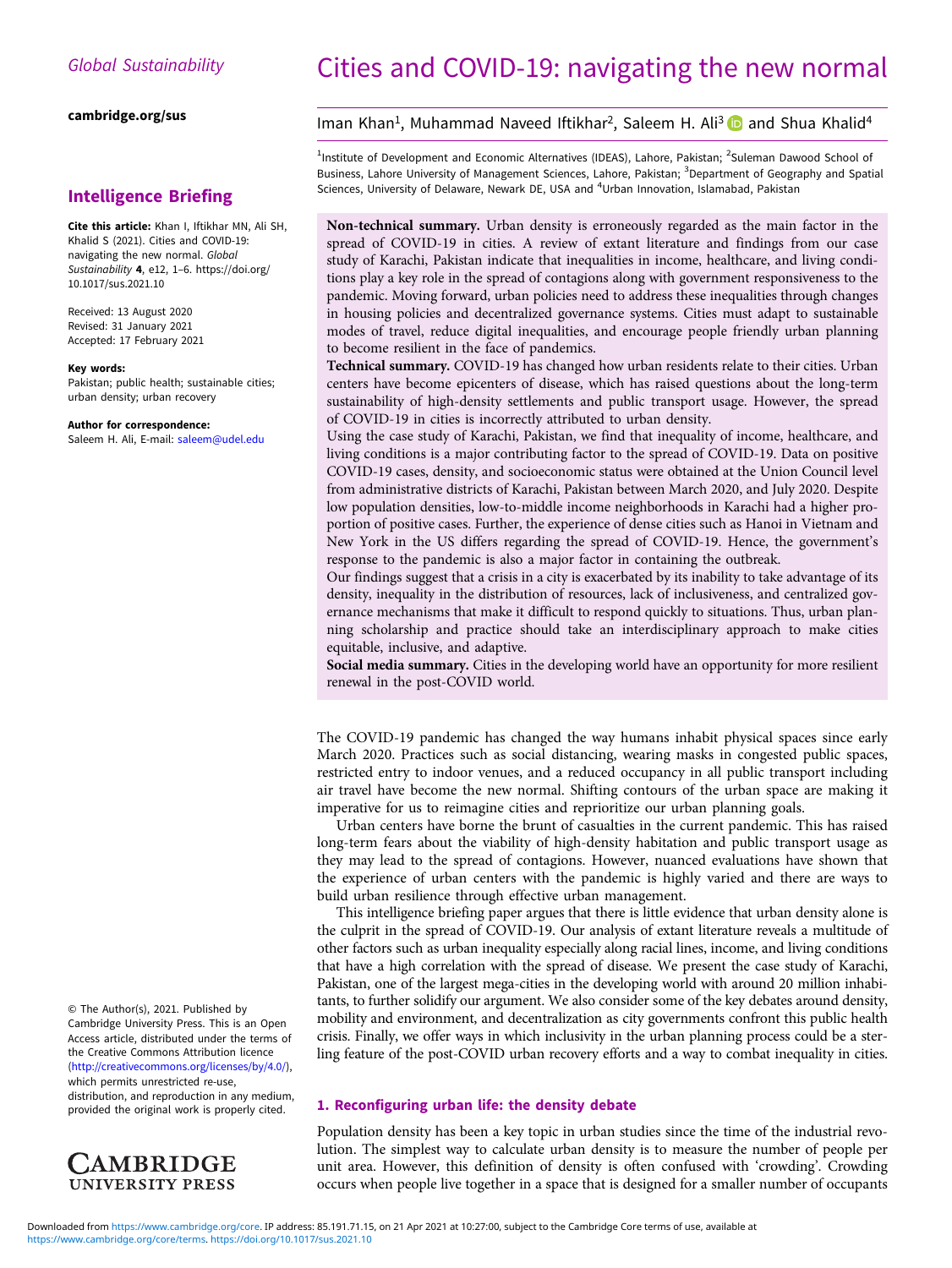and is different from urban density which assumes people living close but in uncrowded conditions (Wiener & Iton, [2020](#page-5-0)).

In the realm of public health, density has always been a cause of concern as 'negative effects of proximity if not properly managed can destroy the quality of life in any urban area' with contagious diseases as an 'urban externality' (Glaeser, [2011,](#page-5-0) p. 112). A preliminary study on the relationship between density and COVID-19 by Hamidi et al. [\(2020\)](#page-5-0) shows that density is not linked to the rates of COVID-19 among US counties. Their findings suggest that connectivity matters more than density, and larger metropolitan areas with counties connected to one another are at a higher risk (Hamidi et al., [2020](#page-5-0)). Additionally, Bozikovic ([2020](#page-5-0)) in his article cites a World Bank study of 248 cities which illustrates that the densest of the country's cities had some of the lowest per-capita rates of transmission.

So, if urban density is not the cause of concern, what are some other factors that can result in the spread of COVID-19? Literature suggests that household composition, income inequalities, and inadequate infrastructure for lower income neighborhoods, social class, race, and the intersection of all the aforementioned factors have helped increase the transmission of the virus. Both infections and death are disproportionately related to class and race. For instance, early data indicated that in the UK, 35% of the first 2,249 patients with confirmed COVID-19 were non-white (Ro, [2020](#page-5-0)). Further, minority racial populations who are already economically vulnerable have a higher incidence of COVID-19 and their economic consequences are more severe too. McKinsey and Company reports that '39% of jobs held by black workers, 7 million jobs in all, are vulnerable as a result of the COVID-19 crisis, compared with 34% for white workers'. Additionally, '40% of the revenues of black-owned businesses are in the 5 most vulnerable sectors – including leisure, hospitality and retail – compared with 25% of the revenues of all US businesses' (Blow, [2020](#page-5-0)). Low-income populations are also more likely to live in crowded households with inadequate infrastructure, which makes them more susceptible to the contagion. Thus, inadequate socioeconomic policies have a bigger role to play in exacerbating the pandemic than urban density alone.

Government responsiveness to the pandemic is another factor that determined the variations in the spread of COVID-19. For instance, Hanoi city in Vietnam was able to contain the spread of COVID-19 by taking policy actions to restrict travel and launch rapid testing, contact tracing, and quarantining measures. Conversely, cities such as New York in the USA were slow to react which led to overutilization of health services and a much higher death toll. Also, governments in Asian cities such as Hong Kong that had previously been exposed to SARS in 2003 were better prepared to mandate masks. This is in contrast to New York, where delayed implementation of a mask policy was in part a result of having no recent experience with such a contagious airborne disease (Bai et al., [2020](#page-5-0)). These examples show that the effects of density do not follow the trend that the proponents of de-densification predict. Areas and localities with systems that could mobilize quicker did better in terms of controlling transmission, as compared to equally dense or more dense areas. Robert Steuteville, editor of the journal Public Square, comments that these arguments backed by data obfuscate the idea that there is an obvious relationship between density rates and transmission rates and disproves the dominant 'density is dangerous narrative' (Holland, [2020](#page-5-0)).

In fact, advocates of urban density contend that density is good for public health due to the concentration of health care resources, and efficient emergency services (Wiener & Iton, [2020\)](#page-5-0). Density creates socially sustainable neighborhoods, inclusive communities, more vibrant economies, and lowers costs of living for residents (Newman & Hogan, [1981;](#page-5-0) Raman, [2010](#page-5-0); Shaw, [1989;](#page-5-0) Waters, [2016,](#page-5-0) p. 19). Moreover, those who are cautious in placing all the responsibility on density point toward entrenched inequalities as a huge determinant of public health concerns. Indorewala and Wagh ([2020](#page-5-0)) argue that 'our cities are vulnerable, not because they have high aggregate densities, but because they are highly unequal in terms of living conditions, services, incomes and access'. High-risk populations in India are victims of structural inequality that results in unequal neighborhoods and crowded homes that lack basic infrastructure and provision of essential services. These issues need to be recognized by policy makers so that social inequalities are not aggravated by the pandemic and there is no acceleration of existing negative trends that segregate urban spaces based on class. There is a need for urban planning to be inclusive so that public health and economic crises can be managed effectively in the future.

Indorewala and Wagh ([2020\)](#page-5-0) also suggest that the COVID-19 crisis is not a crisis of the city but a crisis for a certain kind of city. This kind of city is steeped in inequality and has weak public sector institutions that have failed to account for citizen's problems and anticipate their needs. Harvey [\(2008\)](#page-5-0) posits that urbanization has always been a class phenomenon and such an analysis shows merit at a time when the effects of a public health emergency are being felt across areas with different income levels in very different ways. So, instead of only focusing on negative externalities of density, there is a need for initiating a dialogue on vulnerabilities in cities that can worsen a public health crisis.

#### 2. The case of Karachi

We obtained Union Council<sup>i</sup> level data<sup>ii</sup> from the administrative districts in Karachi city, Pakistan to gain insight into the correlation between density and the spread of COVID-19. Karachi is the largest metropolitan city of Pakistan with around 20 million people and the city which witnessed the highest number of COVID-19 infections. [Figure 1](#page-2-0) indicates while the highest positive cases are largely concentrated in Karachi South, they are not found in the densest areas. Of the 5 hotspots, in terms of number of cases that are signified by black dots, none are in the maximum density zone. The concentration of COVID-19 in Karachi South may be attributed to various factors. For instance, one badly hit neighborhood is the Saddar area which has a high concentration of commercial activity and human interaction. Also, some of the neighborhoods with a higher prevalence of COVID-19 infections are relatively more well-off economically and people of these areas may be opting more for voluntary testing (Twohey et al., [2020](#page-5-0)). Conversely, there has been a tendency in many parts of the country, especially in marginalized segments, to avoid undergoing COVID-19 tests due to fear of being sent to isolation facilities by the government (Fear of testing, [2020\)](#page-5-0). Therefore, inequality

<sup>&</sup>lt;sup>i</sup>Union Councils are the lowest level of governance in Pakistan. Though the resources and functions are rarely transferred to this level of governance.

iiThe data were obtained from the administrative districts of Karachi city. It includes the total number of COVID-19 cases reported from March 2020 till the end of July 2020 at the Union Council Level.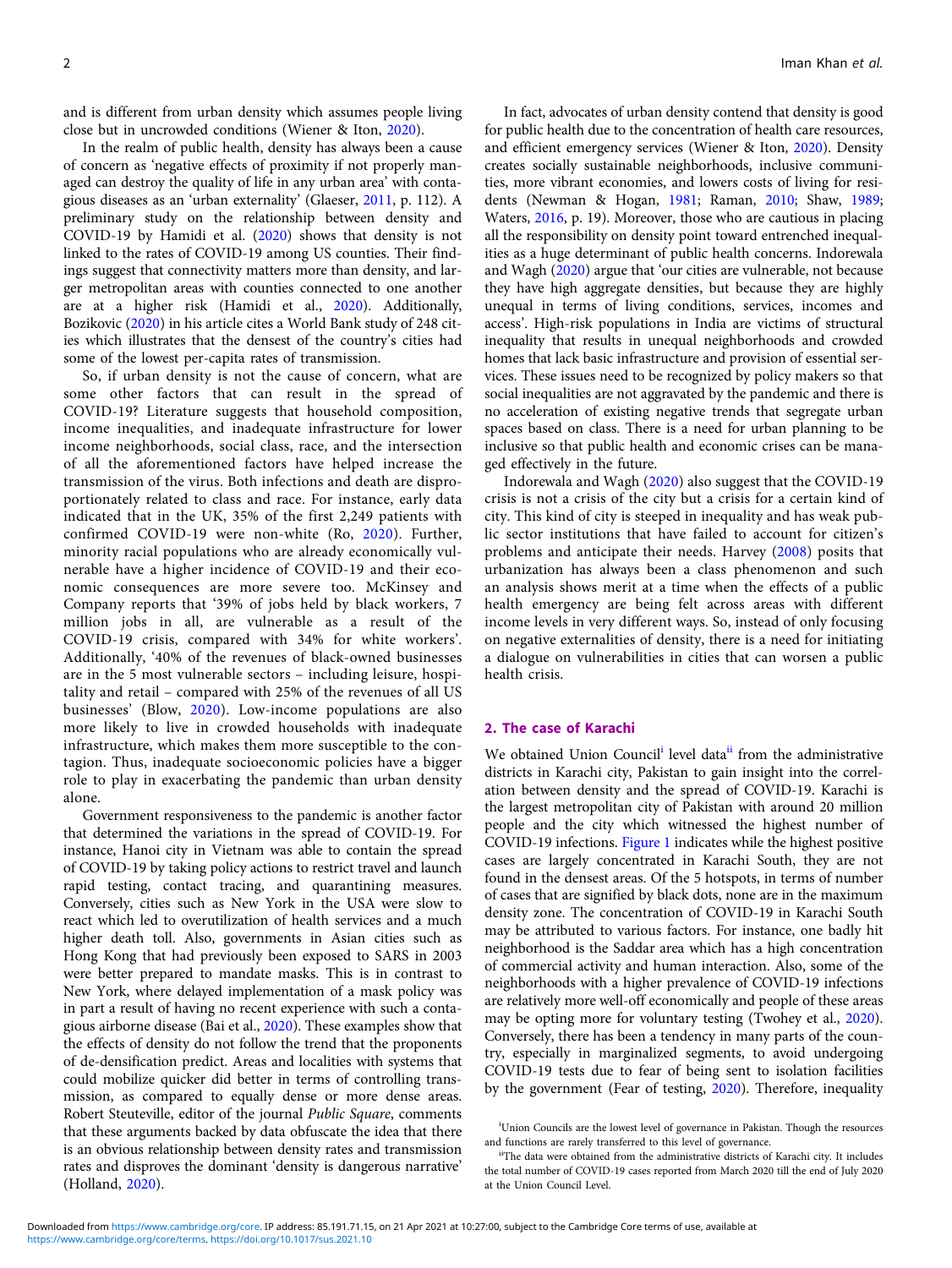<span id="page-2-0"></span>



Fig. 2. Number of COVID-19 cases vs. population density at Union Council level in Karachi, Pakistan.

Source: Developed by authors based on data of COVID-19 infections obtained from Administrative districts of Karachi city.

Fig. 1. Heat map of density and COVID-19 infections at Union Council level in Karachi, Pakistan. Source: Developed by authors based on data of COVID-19 infections obtained from administrative districts of Karachi city.

in terms of access to healthcare as well as financial means to avail testing shapes the data we have. Third, there was a higher presence of COVID-19 in some areas where the concentration of healthcare facilities is high. So, the reporting of location of patients may not have been recorded accurately in other zones, leading to present findings. However, there has not been any noticeable change in hospitalization from the areas with lower prevalence; the testing–density relationship is still plausible. Although no conclusive findings can be made regarding the reasons for the presence of higher COVID-19 infections in a few neighborhoods, the data help us understand and supplement the idea that density is not the only factor for the spread of the pandemic. So, it helps dispel the notion that we must advocate for anti-density policy. Figure 2 shows the number of COVID-19 cases plotted against population density, corroborating the earlier evidence that high population density does not necessarily result in higher transmission of the virus.

To further contextualize the case of Karachi, reference can be made to the work carried out by the Karachi Urban Lab. This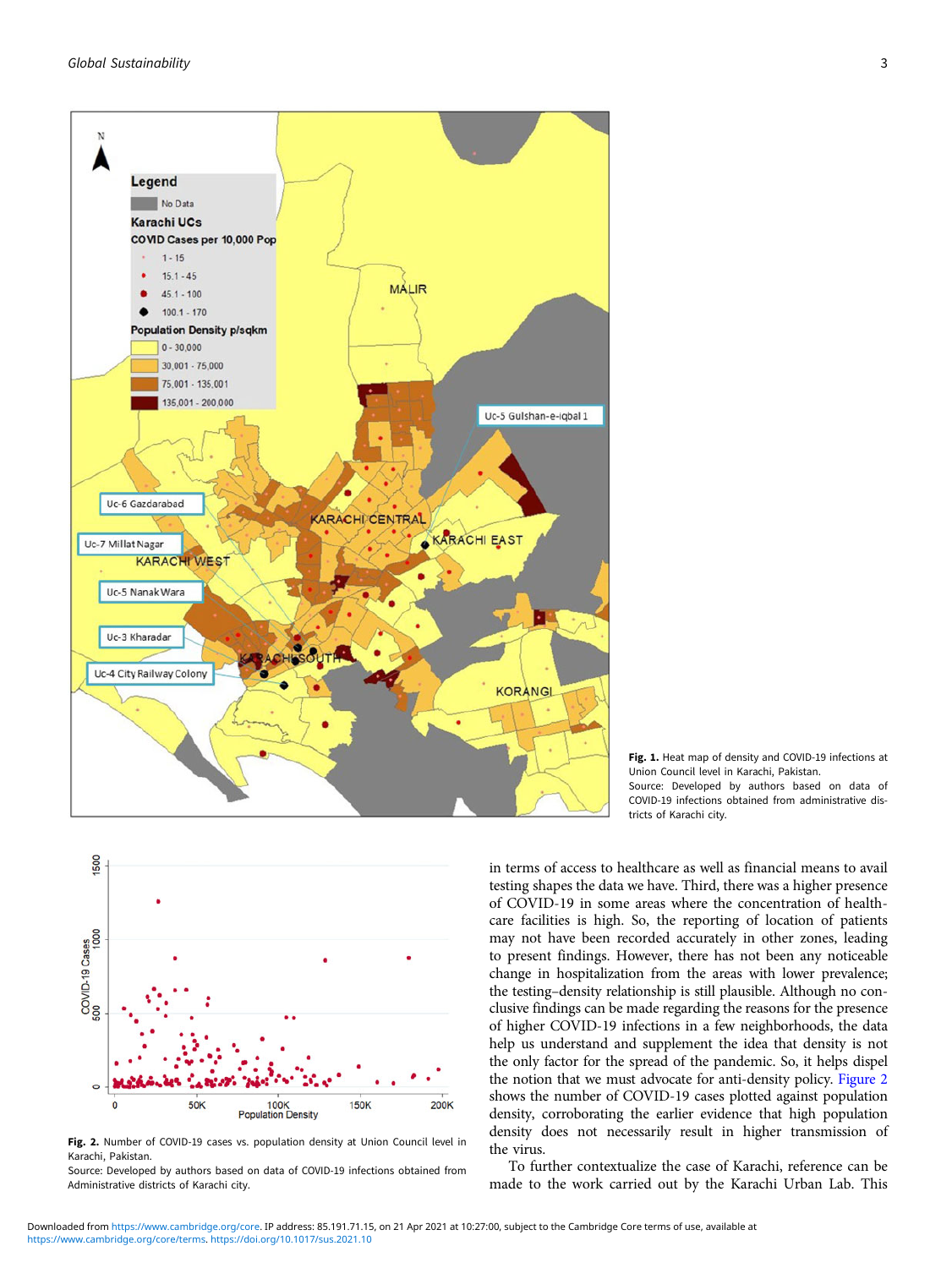

Fig. 3. Number of COVID-19 cases vs. population density segregated by socioeconomic class at Union Council level in Karachi, Pakistan.

Source: Developed by authors based on data of COVID-19 infections obtained from administrative districts of Karachi city.

**Graphs by Socioeconomic Status** 

field-oriented research organization has noted that households in Karachi cohabit 8–9 people on average, living in areas as small as 20 yards (Karachi Urban Lab, [2020\)](#page-5-0). Thus, household members cannot practice social distancing when forced indoors during lockdown. Crowded households along with other living conditions and lack of basic amenities severely impact the ability to implement preventative measures. Figure 3 shows a plot of COVID-19 cases against population density categorized by socioeconomic status. The graphs demonstrate that people belonging to low, low to middle, and middle socioeconomic classes have (1) a higher number of COVID-19 cases in general and (2) relatively higher COVID-19 cases at low population densities. This again confounds the assumption that high population density leads to higher transmission, and implies that other factors such as inequality, income, and living conditions may be more pressing issues in this pandemic. Therefore, King et al. ([2017\)](#page-5-0) advocate 'comprehensive approaches', which include social programs in addition to infrastructure upgrading for such housing settlements.

## 3. Public spaces and mobility

There is a psychological toll and aversion to crowds that is deeply impacting the use of public spaces and modes of transport. Historically, pandemics have played a role in shaping cities by bringing major transformations in areas such as water and sanitation, industry pollution, and other policy changes. For instance, the bubonic plagues in medieval Europe led to measures that restructured the economy, and the Cholera outbreak led to global conversations on sanitation and public health (Florida, [2020\)](#page-5-0). Similarly, during this crisis, some authors such as Honey-Roses et al. ([2020\)](#page-5-0) are suggesting we may see the growth of 'micro mobility' with vehicles such as scooters and bicycles replacing other close contact modes such as cars and public transport. Pedestrians and cyclists are replacing cars and crowded public transport in many parts of the world. Bogota, Colombia has opened temporary bike lanes while New York has begun trials to set up miles of 'open streets' to ease crowding in parks. Cities such as Auckland, Mexico City, and Quito are among the

dozens of others in the world experimenting with similar measures. Other policies being implemented include changing traffic crossing buttons to ensure less contact with surfaces. France is going as far as to set up pop-up bike lanes to change cardominated traffic flows and stress the merits of green spaces (Holland, [2020\)](#page-5-0). Citizens and governments alike are expressing their desire to rethink cities around people rather than cars to maintain the momentum of the significant drop in carbon emissions during the lockdown. For instance, Milan's Head of City Mobility, Marco Granelli, has expressed the desire to change caroriented policies in the face of the crisis (Dans, [2020](#page-5-0)).

Perhaps the pandemic can serve as the catalyst for a move toward greener, more eco-friendly cities, given the visible effects lockdown has had on air pollution and even animal life. All these changes will also be taking place in the context of greater comfort level among employers for working from home or hybrid office use patterns. In the tech industry particularly, large-scale surveys conducted across companies such as Amazon and Microsoft indicate many prefer work from home, which may prompt a long-term shift toward this work culture and reduce congestion on roads (Kolakowski, [2020b](#page-5-0)). Mark Zuckerberg from Facebook had announced as early as May 2020 that even after the pandemic the company would allow employees to work from home and embrace remote working as a new trend (Kolakowski, [2020a\)](#page-5-0). Gallup studies that analyze policies of more than 650 Chief Human Resource Officers' responses to the pandemic found changes in management and communication, indicating a long-term change in the norms governing workers behaviors (Emond & Maese, [2020](#page-5-0)). Some of these changes are thought to be permanent, for example, relaxed dress codes and business hours, and changes in ideas of what constitutes professional behavior, as shown by pets or children featuring in workplace videoconferences (Emond & Maese, [2020\)](#page-5-0). These also indicate the emergence of more personalized work relationships that are likely to change the social fabric of our society. Thus, urban policymakers must move at the same pace at which the world around us is changing and design cities that are embracing new modes of travel and social interaction.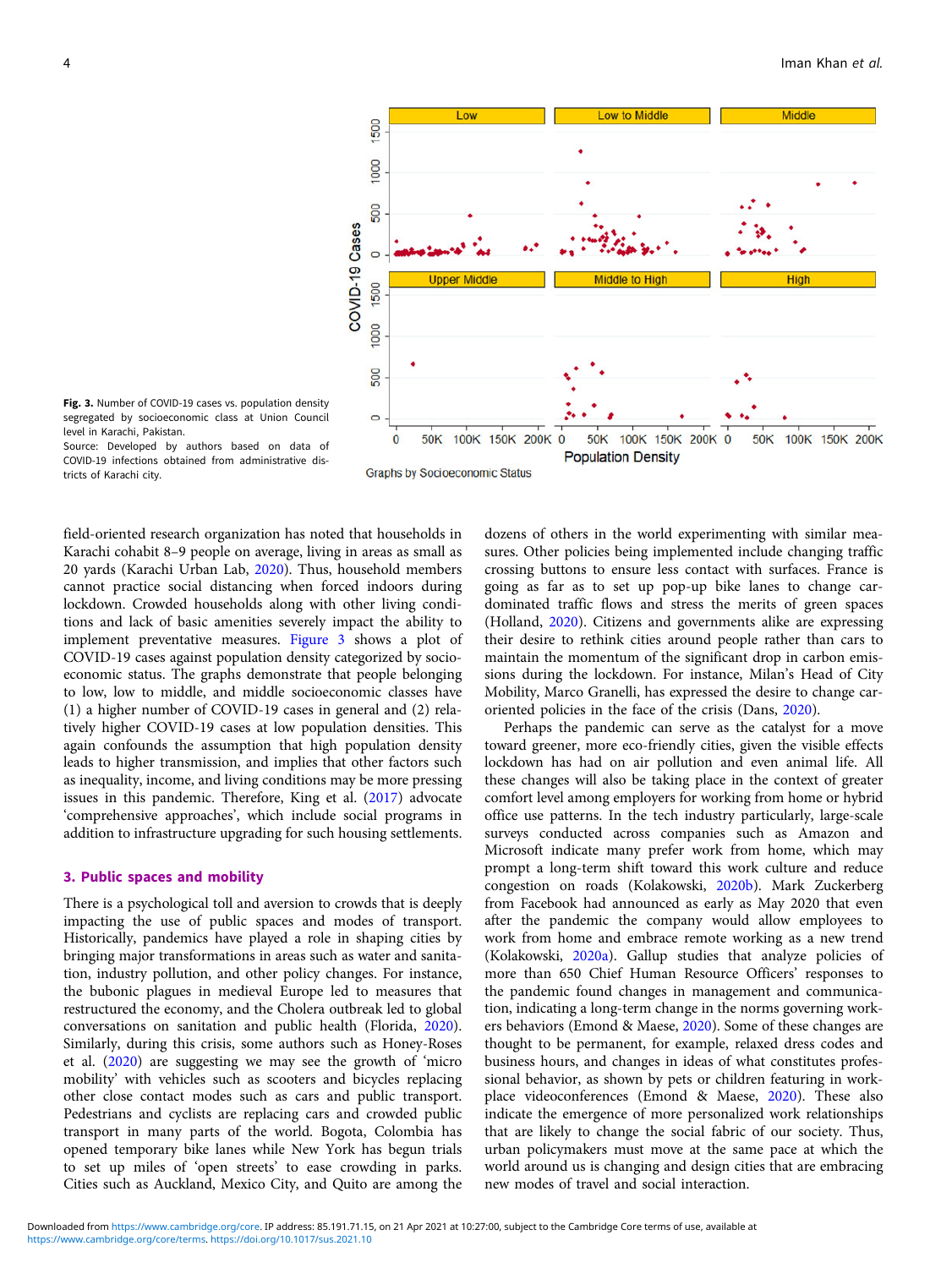#### 4. Ideas for reimagining cities

COVID-19 has sensitized the world to a range of neglected issues in sustainable urban planning. Thus, salient parameters of the recovery of urban centers should consider the following factors:

## 4.1 Inclusivity in planning

Inclusivity in planning entails developing cities that can be more receptive to providing opportunities for all genders, lower-income populations, minorities, and people with disabilities. This can start with engaging vulnerable communities in urban planning and giving weight to their perspectives in policymaking (Coda, [2020\)](#page-5-0). For instance, we can learn a lot from disability and access literature since disability-friendly measures such as wider store aisles for wheelchairs, contact-less surfaces, and wider spaces in public transport allow for ease in implementing social distancing measures and can mitigate the risks of COVID-19 transmission (Keegan, [2020\)](#page-5-0). The pandemic has highlighted that diversity in planning establishes legitimacy and contributes to the effectiveness of planning and planning thought (Sweet & Etienne, [2011\)](#page-5-0).

#### 4.2 Neighborhood government empowerment

The importance of neighborhood-level governance has reemerged after COVID-19 as city administrations across the world had to make decisions about neighborhood-level lockdowns and contact tracing. Germany makes for an important case study to understand the merits of such governance since it has 400 different health offices at the municipality and rural district level who are spearheading efforts to make testing and other health services accessible (Oltermann, [2020](#page-5-0)). Decentralization and transfer of powers and functions at neighborhood level can lead to faster responses by healthcare organizations and ensures local community participation. This is also crucial to improve accountability, strengthen health literacy, and formulate policies that are reflective of local needs (Kickbusch & Gleicher, [2012\)](#page-5-0).

Another example is the formation of Neighborhood Health Action Centers by the New York City Department of Health and Mental Hygiene in 2016–17. This was a place-based model designed to cater to the historic inequities in the city. Such models, through information and resource sharing, are found to encourage continuous and organic collaboration within and beyond the councils and include external community organizations such as New York City agencies which aid in health services delivery (Dannefer et al., [2019](#page-5-0); Pierre et al., [2020](#page-5-0)).

Similarly, Bai et al. [\(2020\)](#page-5-0) discuss how local communities and other organizations fill in the gaps in leadership from the top. They point to Brazil's G10 Favela's community leaders' exemplary work as well as collaboration between the municipality and local low-cost private-health practitioners that capped the virus's spread in the Dharavi slum in Mumbai. We could speculate that if such neighborhood-level initiatives were prevalent in cities such as Karachi, where smart lockdowns were pioneered, the pandemic could have been significantly curtailed. Smart lockdowns targeted small localities rather than the city at large to minimize economic hardships on citizens keeping in mind economic inequalities and the daily wage economy. As these lockdowns relied heavily on community support, learning from examples of neighborhood government and local community cooperation during the pandemic is particularly useful.

#### 4.3 Urban mobility and climate-friendly recovery

COVID-19 offers 'a new baseline of what can be achieved digitally' in various realms such as remote work, education, and even shopping (Jauregui, [2020](#page-5-0)). This new baseline allows us to think of measures in urban mobility and climate-friendly recovery that we can implement even after the public health emergency subsides. For instance, making streetscapes more suitable for pedestrians, bicyles, and electric scooters can improve mobility and environment in cities. Vehicle to grid technology could also be upscaled in this context to ensure e-mobility is best optimized with renewable energy sources (Budd & Ison, [2020](#page-5-0); Khan et al., [2019](#page-5-0)). However, the need for people to feel safe in using public transport and living in high-density neighborhoods is paramount in assuring that the post-COVID era does not lead to individual vehicle usage increase or to less dense habitation. The ability of more individuals to work from home may also have important long-term climate change implications in terms of reducing transport emissions. The urban core of cities needs to remain attractive for human habitation if we are to prevent urban sprawl. It may also be possible that polycentric clusters of micro-cities develop where people do not need to commute due to a change in work culture. However, all telecommuting will be dependent on having excellent Internet and electricity infrastructure that will have its own initial carbon footprint.

#### 5. Conclusion

Cities have endured pandemics in the past and been able to innovate and survive. The current test of urban resilience has come at a time of unprecedented technological advancement that has allowed for various adaptation mechanisms that can aid urban recovery. Density, mobility, and decentralization are three factors that must be managed carefully across urban cityscapes. Urban policies during these times must address social inequalities that determine access to healthcare during the pandemic. Although the data do not lead us to derive a causal relationship between any one factor as a mechanism in urban disease spread, it helps us thwart the idea of urban density as the only factor increasing the spread of COVID-19. Thus, cities in developing countries need to focus on developing resilience through adopting strategies that promote inclusion and equal resource distribution when building new infrastructure or developing urban spaces. This will help them face a similar public health crisis head on in the future.

Data. Datasets are available from the authors upon request.

Acknowledgements. We are grateful to administrative districts of Karachi city for providing us with Union Council Level data of COVID-19 infections. Sana Riaz provided research support to develop the heat map [\(Figure 1](#page-2-0)).

Author contributions. IK and MNI conceived the study and worked on the initial draft. SHA provided the review and structuring of the paper and guidance for collecting and analyzing new datasets. The collection and analysis of these datasets was done by IK and MNI. SK edited the paper, including new analysis and content, before submission to the journal.

Financial support. This research received no specific grant from any funding agency, commercial or not-for-profit sectors.

Conflict of interest. None.